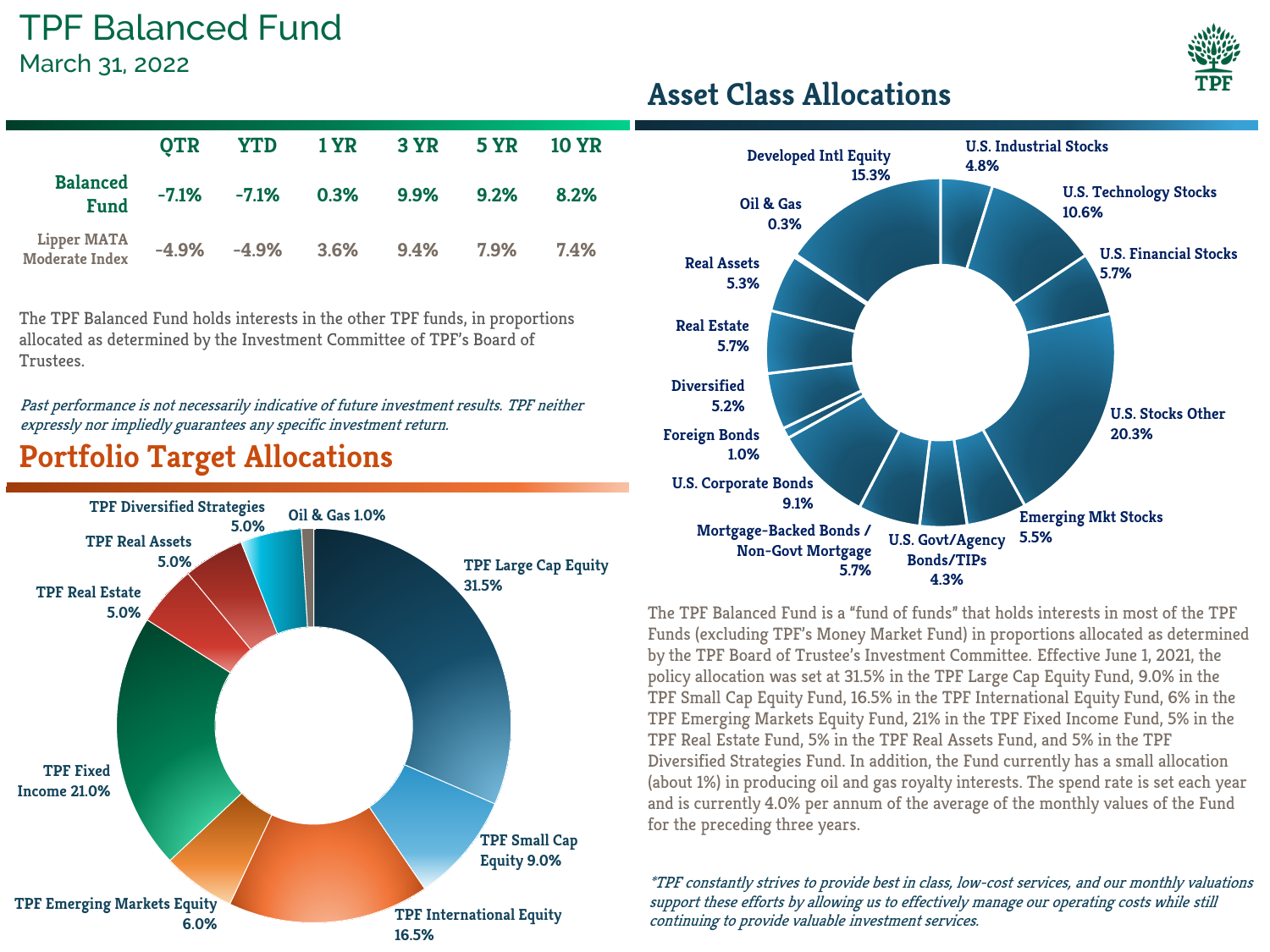## TPF Large Cap Equity Fund

March 31, 2022



|                                       | <b>OTR</b> | <b>YTD</b>               | $1$ YR $3$ YR |       | 5YR   | 10 YR |
|---------------------------------------|------------|--------------------------|---------------|-------|-------|-------|
| <b>Large Cap</b><br>Equity Fund       |            | $-10.4\%$ $-10.4\%$ 2.7% |               | 17.1% | 16.5% | 14.5% |
| <b>Lipper Large</b><br>Cap Core Index | $-5.3%$    | $-5.3\%$                 | 11.8%         | 16.6% | 14.1% | 13.3% |

The Large Cap Equity Fund is managed by four outside professional advisory firms: William Blair Investment Management, LLC of Chicago, IL, Sands Capital Mgmt of Arlington, VA, LSV Asset Mgmt of Chicago, IL, and Eagle Capital Mgmt of New York City, NY. The index portfolio is managed by Northern Trust Securities of Chicago, IL.

Past performance is not necessarily indicative of future investment results. TPF neither expressly nor impliedly guarantees any specific investment return.

### **Portfolio Target Allocations**



|                            | <b>Portfolio</b> | <b>Benchmark</b> |
|----------------------------|------------------|------------------|
| Wtd. Avg. Mkt. Cap $(\xi)$ | 449,874,573,390  | 579,101,814,726  |
| Median Mkt. Cap (\$)       | 26,897,282,260   | 14,327,299,350   |
| Price/Earnings ratio       | 18.7             | 21.8             |
| Price/Book Ratio           | 4.3              | 4.4              |
| 5 Yr. EPS Growth Rate (%)  | 23.9             | 21.2             |
| Current Yield (%)          | 1.1              | 1.4              |
| <b>Beta</b>                | 1.1              | 1.0              |
| Number of Stocks           | 609              | 1,023            |

Texas Presbyterian Foundation's Large Cap Equity Fund (formerly known as the Diversified Equity Fund) is a broadly diversified portfolio comprised predominantly of U.S. and some global stocks. It seeks opportunities for long-term capital growth, while avoiding speculation and undue risk. Over three-to five-year market cycles, the Fund's goal is to provide returns exceeding the Russell 1000 index but with less volatility risk. The Fund's two primary components are the TPF Growth Equity Fund (40%) and the TPF Value Equity Fund (40%). Approximately 20% is in a style neutral S&P 500 index portfolio. While this is the normal allocation, at times as much as 25% of the Large Cap Equity Fund may be allocated to one or more managers employing market neutral, indexing, hedging, absolute return, or similar alternative strategies. These are pursued when the TPF Investment Committee believes it may enhance returns, reduce benchmark tracking error, and/or reduce volatility and risk. The Large Cap Equity Fund offers the benefit of a broad diversification of the blend of equity investment styles. The Growth Equity Fund and the Value Equity Fund may also be accessed directly by those partners who wish to follow a different equity allocation policy.

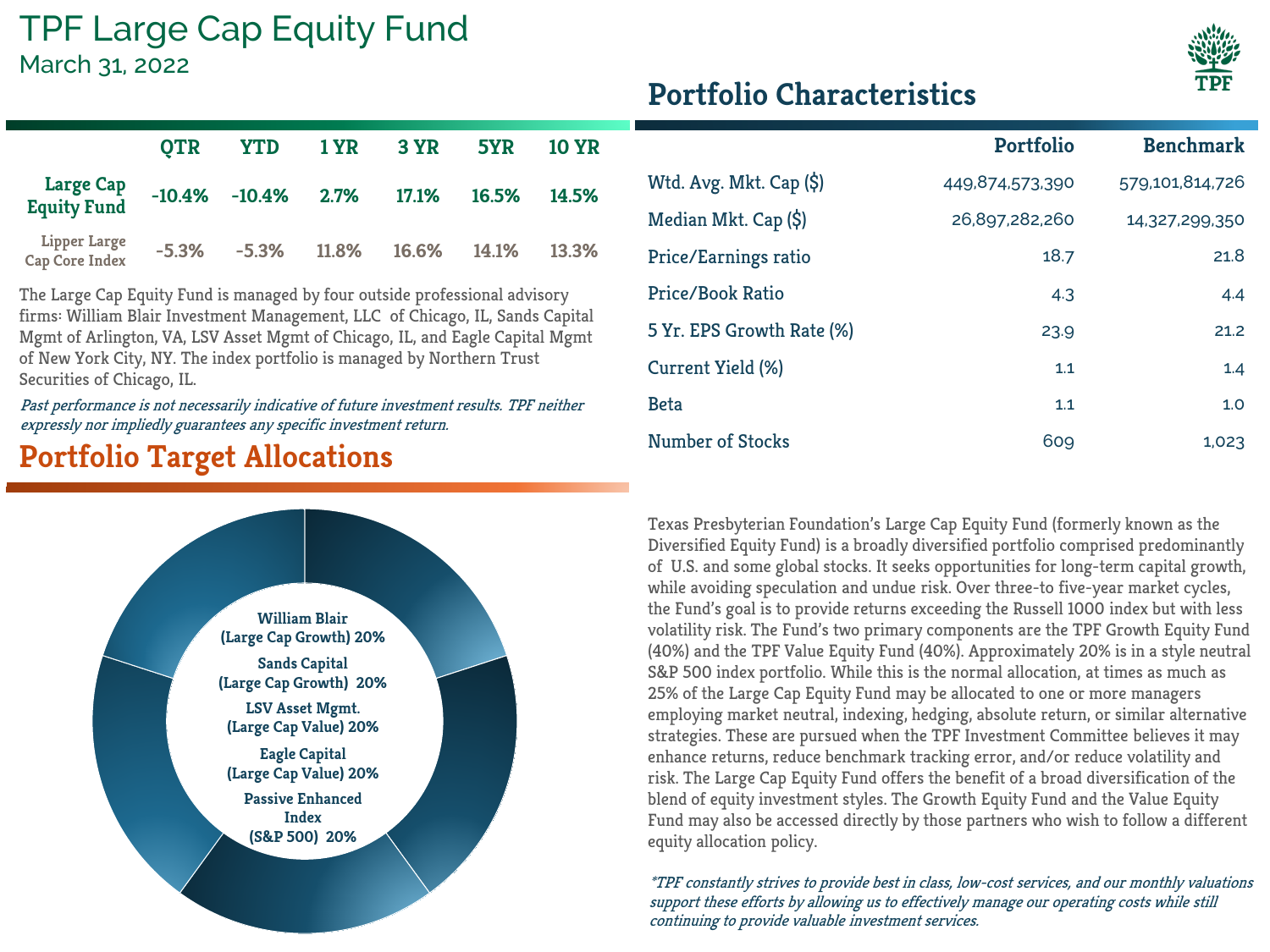#### TPF Large Cap Growth Equity Fund March 31, 2022



|  | <b>Portfolio Characteristics</b> |
|--|----------------------------------|
|--|----------------------------------|

|                                         |  | OTR YTD 1YR 3YR 5YR 10YR                                |  |
|-----------------------------------------|--|---------------------------------------------------------|--|
| Growth<br><b>Equity Fund</b>            |  | $-16.7\%$ $-16.7\%$ $-3.2\%$ $18.5\%$ $20.4\%$ $15.6\%$ |  |
| Lipper Large Cap<br><b>Growth Index</b> |  | $-11.3\%$ $-11.3\%$ 6.9% 20.0% 19.0% 15.3%              |  |

The Growth Equity Fund is managed by two outside professional advisory firms: William Blair Investment Management, LLC of Chicago, IL and Sands Capital Management of Arlington, VA.

Past performance is not necessarily indicative of future investment results. TPF neither expressly nor impliedly guarantees any specific investment return.

### **Portfolio Target Allocations**



|                            | <b>Portfolio</b> | <b>Benchmark</b> |
|----------------------------|------------------|------------------|
| Wtd. Avg. Mkt. Cap $(\xi)$ | 510,422,503,877  | 975,908,158,380  |
| Median Mkt. Cap (\$)       | 73,141,437,240   | 16,564,555,280   |
| Price/Earnings ratio       | 39.1             | 30.9             |
| Price/Book Ratio           | 10.1             | 11.7             |
| 5 Yr. EPS Growth Rate (%)  | 31.0             | 27.9             |
| Current Yield (%)          | O.4              | 0.8              |
| <b>Beta</b>                | 1.0              | 1.0              |
| Number of Stocks           | 56               | 499              |

Texas Presbyterian Foundation's Growth Equity Fund is a broadly diversified portfolio of mostly U.S. and some international stocks that seeks to provide opportunities for long-term capital growth, using two distinct approaches to large cap growth equity investing. The Fund's goal over three to five-year market cycles is to provide returns that exceed a market benchmark (the Russell 1000 Growth Index) but with lower risk than the benchmark as measured by volatility of returns. Management of the Growth Equity Fund is divided between two outside professional advisory firms: William Blair aims for consistent long term returns through a research-based investment process in quality growth companies, and Sands Capital Management, a somewhat traditional "bottom-up" stock picker using significant proprietary research to create a concentrated portfolio focused on the firm's best ideas among quality large cap growth equity businesses.

Although most clients will prefer to benefit from the broad diversification of the blend of investment styles available through the Large Cap Equity Fund, the Growth Equity Fund may be accessed directly by those clients who wish to follow a different equity policy.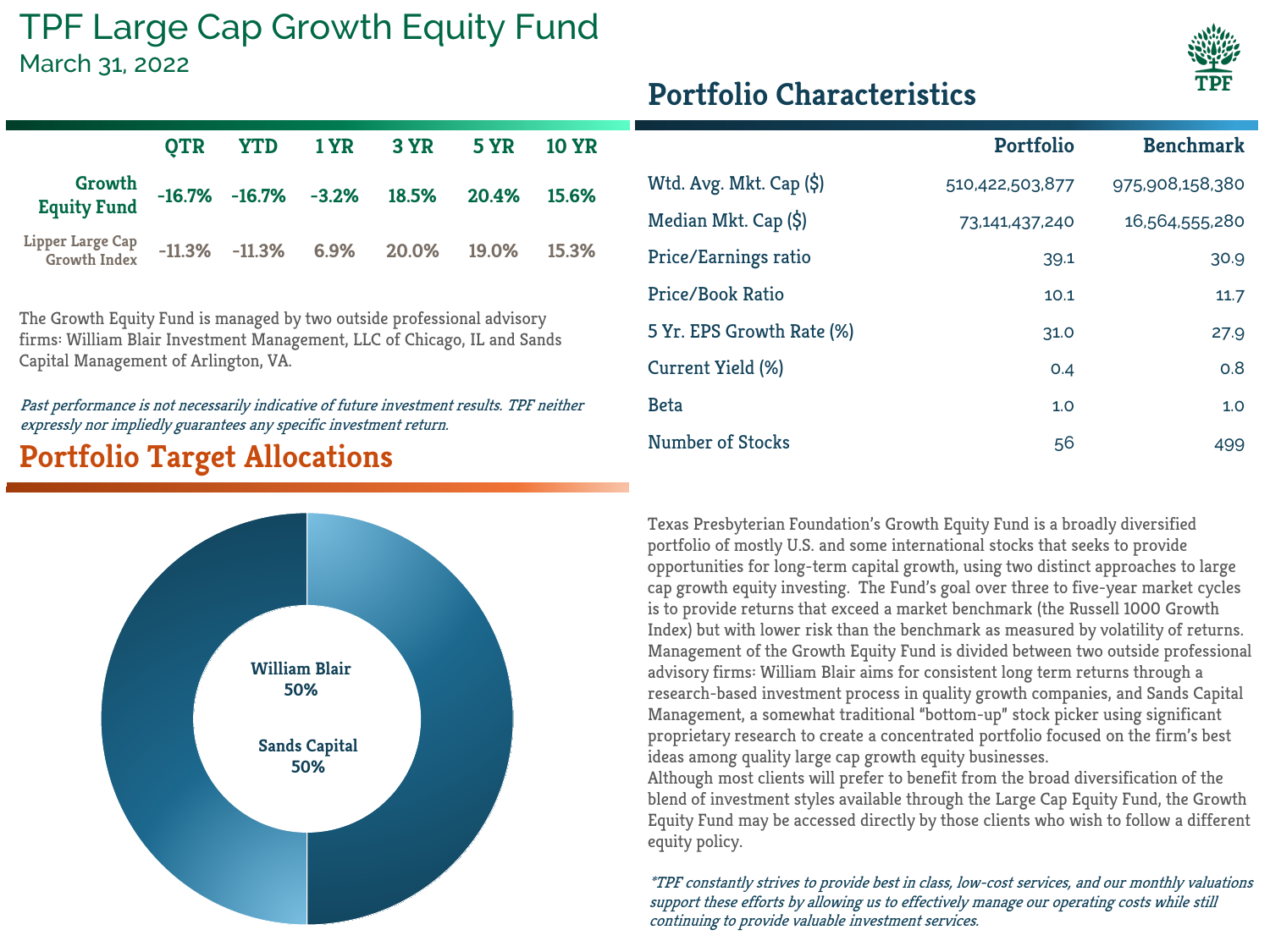# TPF Large Cap Value Equity Fund

March 31, 2022



|  | <b>Portfolio Characteristics</b> |
|--|----------------------------------|
|--|----------------------------------|

|                                    |  | OTR YTD 1YR 3YR 5YR 10YR                             |       |
|------------------------------------|--|------------------------------------------------------|-------|
| <b>Value Equity</b><br><b>Fund</b> |  | $-5.5\%$ $-5.5\%$ $5.9\%$ $14.2\%$ $11.9\%$ $13.0\%$ |       |
| Lipper Large Cap<br>Value Index    |  | $-0.9\%$ $-0.9\%$ 11.6% 14.0% 11.3%                  | 11.8% |

The Value Equity Fund is managed by Eagle Capital Management of New York, NY and LSV Asset Management of Chicago, IL.

Past performance is not necessarily indicative of future investment results. TPF neither expressly nor impliedly guarantees any specific investment return.

### **Portfolio Target Allocations**



|                            | <b>Portfolio</b> | <b>Benchmark</b> |
|----------------------------|------------------|------------------|
| Wtd. Avg. Mkt. Cap $(\xi)$ | 367,611,736,677  | 168,441,967,896  |
| Median Mkt. Cap (\$)       | 16,075,015,660   | 13,457,500,350   |
| Price/Earnings ratio       | 13.3             | 16.7             |
| Price/Book Ratio           | 2.8              | 2.7              |
| 5 Yr. EPS Growth Rate (%)  | 19.8             | 14.7             |
| Current Yield (%)          | 1.6              | 2.0              |
| <b>Beta</b>                | 1.1              | 1.0              |
| Number of Stocks           | 197              | 848              |

Texas Presbyterian Foundation's Value Equity Fund is a broadly diversified portfolio of mostly U.S. and some global stocks that seeks to provide opportunities for longterm capital growth, by using a value-based approach. The Fund's goal over a three to five year market cycles is to provide returns that exceed a market benchmark (the Russell 1000 Value Index) but with lower risk than the benchmark as measured by volatility of returns.

Half of the fund is managed by Eagle Capital Management who employs a bottom up, research-driven approach to find under valued growth companies. The remaining half is managed by LSV Asset Management who employs a disciplined, quantitative, 'contrarian' approach.

Although most clients will prefer to benefit from the broad diversification of the blend of investment styles available through the Large Cap Equity Fund, the Value Equity Fund may be accessed directly by those clients who wish to follow a different equity allocation policy.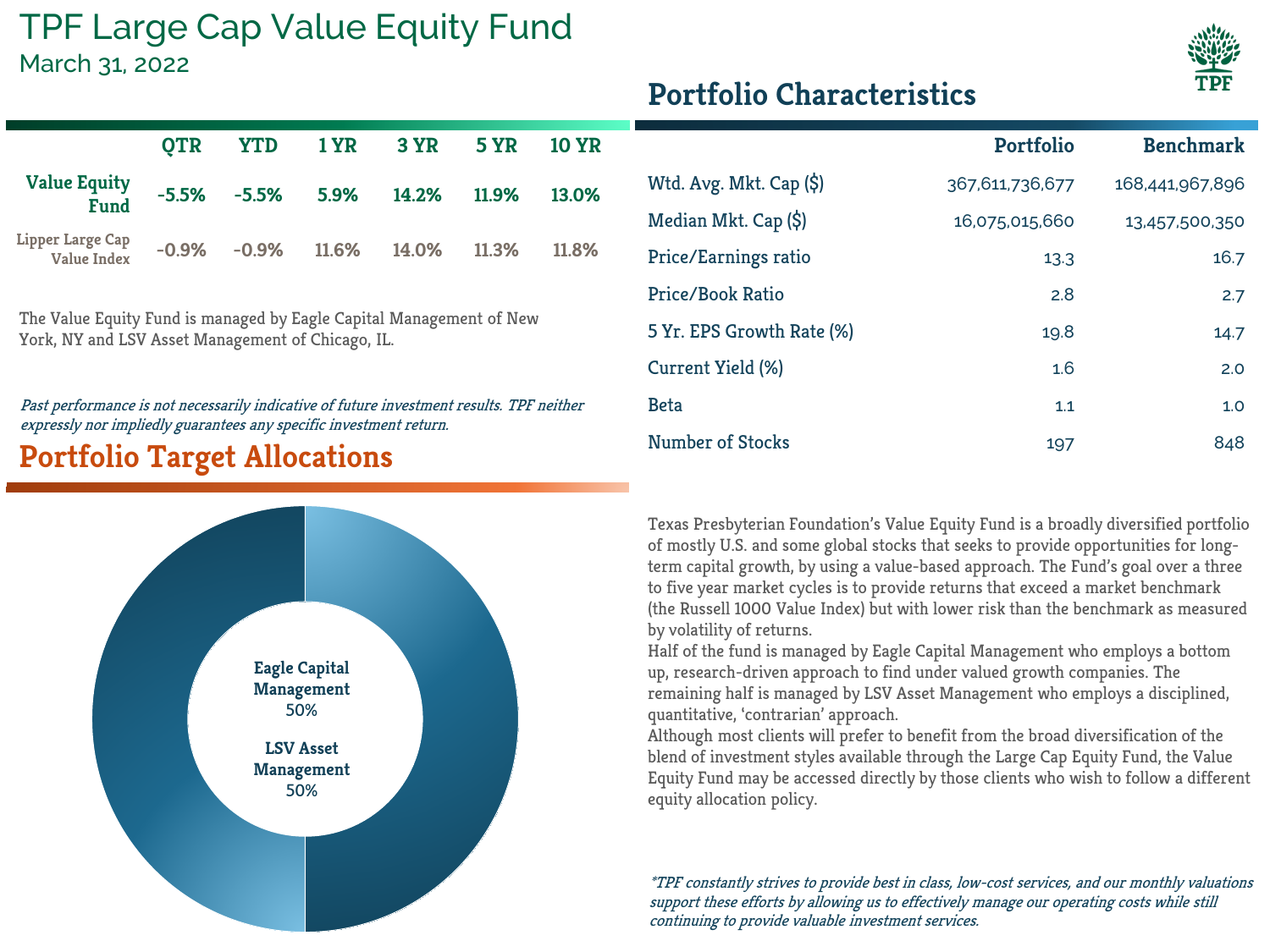### TPF Small Cap Equity Fund

March 31, 2022

П

|                                        | <b>OTR</b> | <b>YTD</b>        | 1 YR 3 YR 5 YR |       | <b>10 YR</b> |
|----------------------------------------|------------|-------------------|----------------|-------|--------------|
| <b>Small Cap</b><br><b>Equity Fund</b> | $-8.1%$    | $-8.1\% -2.1\%$   | 15.8%          | 15.0% | 13.9%        |
| <b>Lipper Small</b><br>Cap Index       | $-9.0%$    | $-9.0\%$ $-2.1\%$ | 12.9%          | 10.8% | 11.2%        |

The Small Cap Equity Fund is managed by Kayne Anderson Capital Advisors of Los Angeles, CA., Burgundy Asset Management of Toronto, Canada and Disciplined Growth Investors of Minneapolis, MN.

Past performance is not necessarily indicative of future investment results. TPF neither expressly nor impliedly guarantees any specific investment return.

### **Portfolio Target Allocations**



|                            | Portfolio     | <b>Benchmark</b> |
|----------------------------|---------------|------------------|
| Wtd. Avg. Mkt. Cap $(\xi)$ | 7,011,603,604 | 3,366,378,610    |
| Median Mkt. Cap (\$)       | 2,968,081,240 | 1,044,158,100    |
| Price/Earnings ratio       | 20.1          | 14.6             |
| Price/Book Ratio           | 3.1           | 2.5              |
| 5 Yr. EPS Growth Rate (%)  | 14.6          | 16.1             |
| Current Yield (%)          | 1.1           | 1.2              |
| <b>Beta</b>                | 0.8           | 1.0              |
| <b>Number of Stocks</b>    | 106           | 2.018            |

Texas Presbyterian Foundation's Small Cap Equity Fund is a portfolio of smaller U.S. firms allocated among managers with distinct growth, value, and core strategies. The Fund seeks to invest in the next generation of blue chips, believing many smaller companies have potential to deliver above-average revenue and earnings growth. While the Fund may have the potential to produce higher returns over time, it will also experience greater volatility than a core equity portfolio, such as the TPF Large Cap Equity Fund.

Approximately one-third of the fund is managed by Kayne Anderson Capital Advisors. Kayne Anderson uses a disciplined "rising dividend" strategy with significant emphasis on value and quality. Another third is managed by Burgundy Asset Management, who does "bottom up" research to find value companies at significant discounts to private market value. The remaining third is allocated to Disciplined Growth Investors who seek quality small cap growth companies with superior earnings growth projections.

\*TPF constantly strives to provide best in class, low-cost services, and our monthly valuations support these efforts by allowing us to effectively manage our operating costs while still continuing to provide valuable investment services.

### **Portfolio Characteristics**

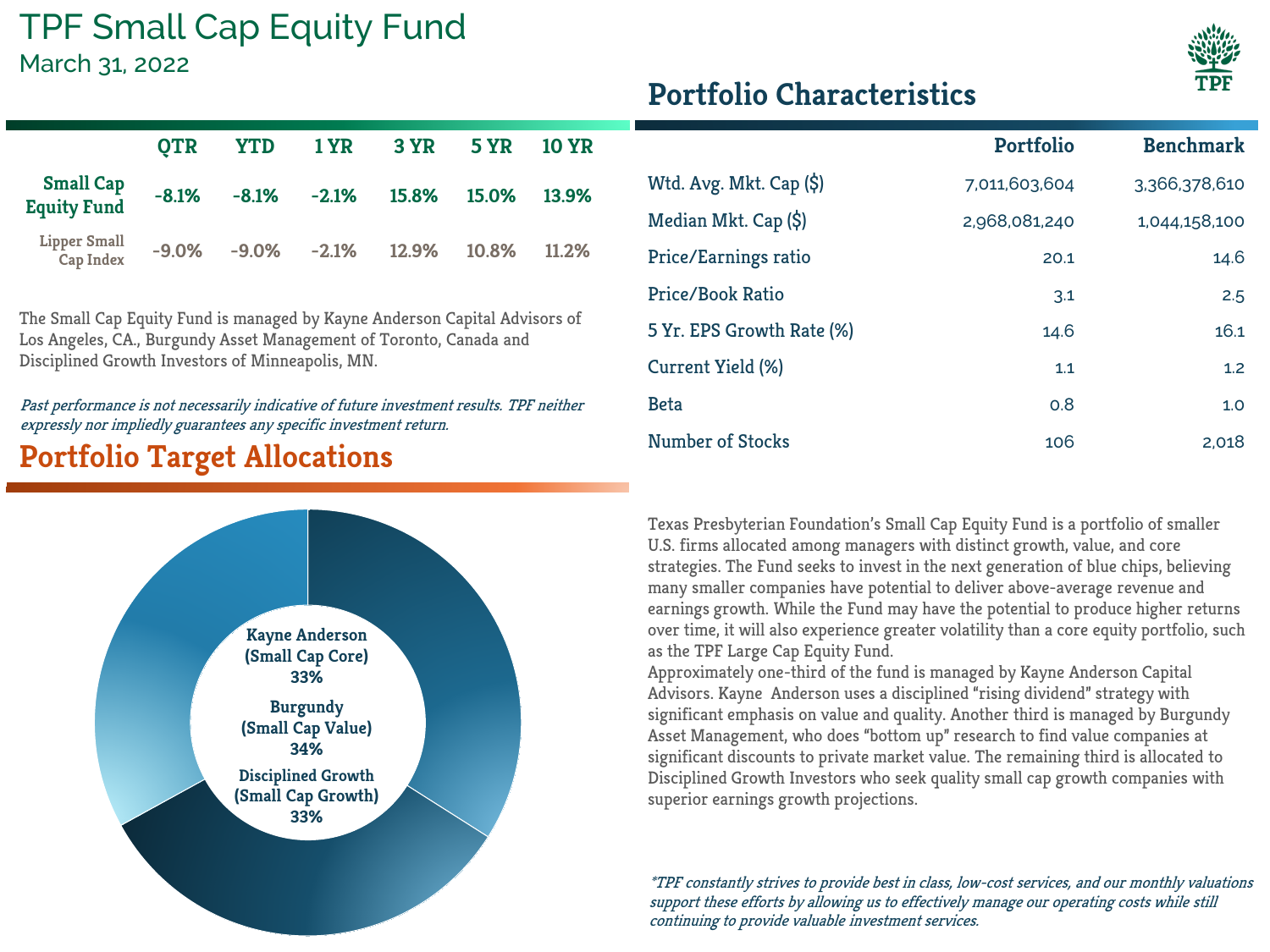### TPF International Equity Fund

March 31, 2022



The International Equity Fund is managed by Silchester International Investors of London, UK, Artisan Partners of San Francisco, CA and Harris Associates of Chicago, IL.

Past performance is not necessarily indicative of future investment results. TPF neither expressly nor impliedly guarantees any specific investment return.

### **Allocations by Country**



|                            | <b>Portfolio</b> | <b>Benchmark</b> |
|----------------------------|------------------|------------------|
| Wtd. Avg. Mkt. Cap $(\xi)$ | 119,285,030,185  | 79,869,712,084   |
| Median Mkt. Cap (\$)       | 10,849,321,453   | 13,333,447,303   |
| Price/Earnings ratio       | 11.8             | 14.1             |
| Price/Book Ratio           | 2.5              | 2.5              |
| 5 Yr. EPS Growth Rate (%)  | 11.8             | 14.6             |
| Current Yield (%)          | 3.0              | 2.9              |
| <b>Beta</b>                | 1.0              | 1.0              |
| Number of Stocks           | 246              | 825              |

Texas Presbyterian Foundation's International Equity Fund is a broadly diversified portfolio of large, high quality, non-U.S. companies that are either ordinary shares traded on securities exchanges around the world or American Depository Receipts (ADRs) traded on U.S. exchanges. Geographic, industry and currency exposures are carefully monitored, with limits placed on some individual markets and industries. When appropriate to a particular risk, currency hedges are made. The International Equity Fund seeks long-term growth of capital with no greater risk, but different performance characteristics, than a portfolio of high-quality U.S. securities. 50% of the fund is managed by Silchester International Investors, who seeks to buy financially strong companies at cheap valuations—focused primarily on the developed world. Artisan Partners manages 40% in a fund which invests in growthoriented international companies selected from themes and industries that present accelerating growth prospects. Another 10% is managed by Harris Associates, who invests in securities that trade at a significant discount to the estimate of intrinsic value, intrinsic values that grow with time and have shareholder-oriented management teams.



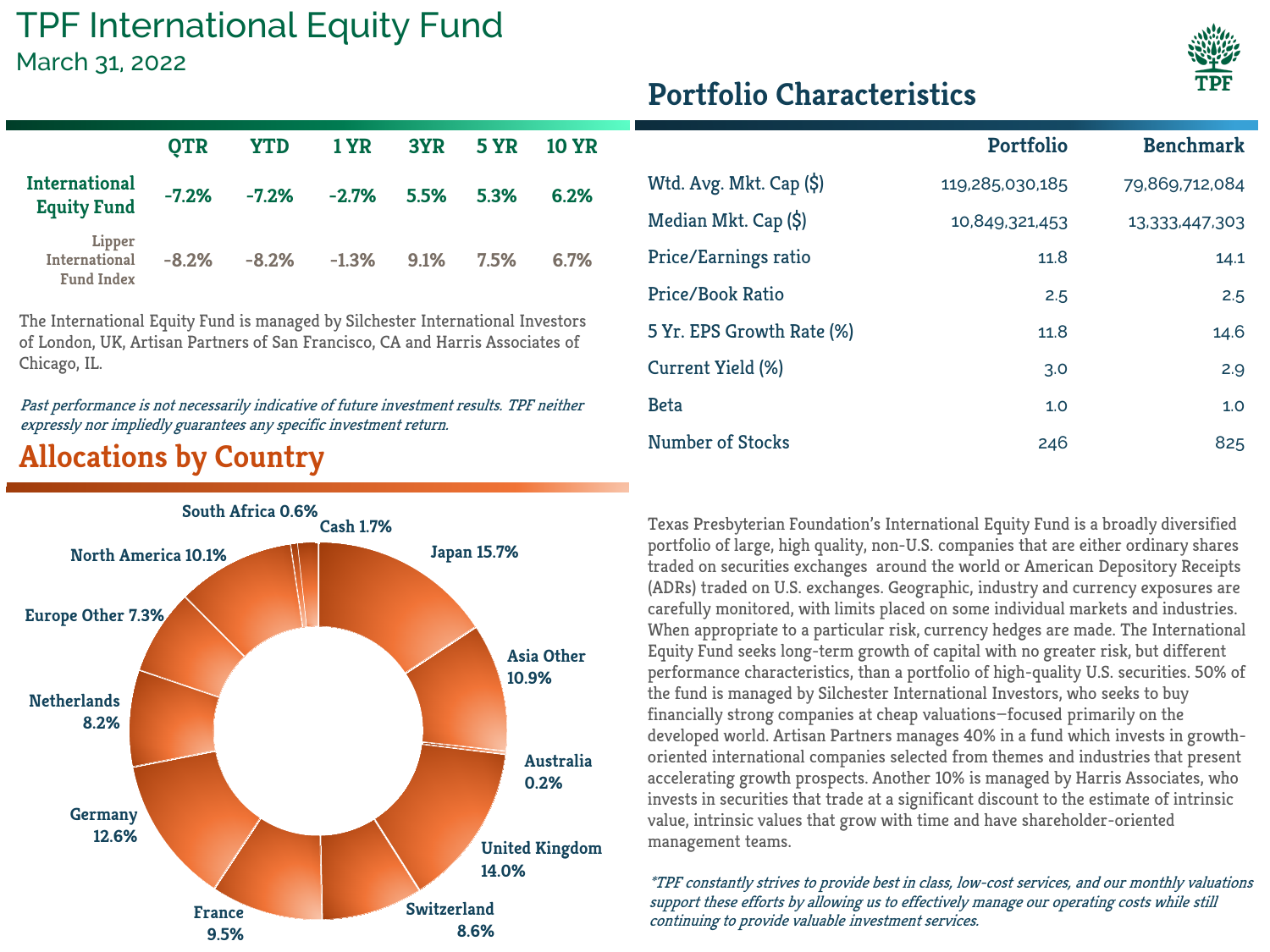## TPF Emerging Markets Equity Fund

#### March 31, 2022

|                                                         | <b>OTR</b> | <b>YTD</b> | <b>1 YR</b> | 3 YR | <b>5 YR</b> | 10 YR |
|---------------------------------------------------------|------------|------------|-------------|------|-------------|-------|
| <b>Emerging</b><br><b>Markets</b><br><b>Equity Fund</b> | $-10.1%$   | $-10.1%$   | $-18.7%$    | 4.8% | 4.6%        | 2.7%  |
| <b>Lipper Emerging</b><br>Market Fund<br>Index          | $-10.1%$   | $-10.1%$   | $-14.4%$    | 4.9% | 5.5%        | 3.5%  |

The Emerging Markets Equity Fund is managed by Aberdeen Standard Asset Management of Philadelphia, PA. and Allspring Global Investments of Boston, MA.

Past performance is not necessarily indicative of future investment results. TPF neither expressly nor impliedly guarantees any specific investment return.

### **Allocations by Country**



|                            | <b>Portfolio</b> | <b>Benchmark</b> |
|----------------------------|------------------|------------------|
| Wtd. Avg. Mkt. Cap $(\xi)$ | 125,197,560,911  | 118,273,491,470  |
| Median Mkt. Cap (\$)       | 14,760,347,228   | 6,850,169,083    |
| Price/Earnings ratio       | 17.1             | 12.4             |
| Price/Book Ratio           | 2.7              | 2.6              |
| 5 Yr. EPS Growth Rate (%)  | 18.9             | 17.1             |
| Current Yield (%)          | 2.0              | 2.5              |
| <b>Beta</b>                | 1.0              | 1.0              |
| Number of Stocks           | 158              | 1,399            |

Texas Presbyterian Foundation's Emerging Markets Equity Fund seeks to provide enhanced long-term capital growth as part of a broadly diversified portfolio by investing in stocks of companies domiciled in countries with less developed economies, in regions such as Central and South America, Africa, Asia, and the former Soviet bloc. Half of the Emerging Markets Equity Fund is managed by Aberdeen Standard Investments Inc., who invests in smaller companies in markets with greater political and economic instability, presenting more exposure to operational and liquidity risks than in developed countries, and with currency risks that are not easily hedged. Beginning June 2018, half the Emerging Markets portfolio is managed by Allspring Global Investments. The Strategy's investment philosophy focuses on identifying quality companies trading at attractive valuations and displaying underestimated growth potential.

\*TPF constantly strives to provide best in class, low-cost services, and our monthly valuations support these efforts by allowing us to effectively manage our operating costs while still continuing to provide valuable investment services.



# **Portfolio Characteristics**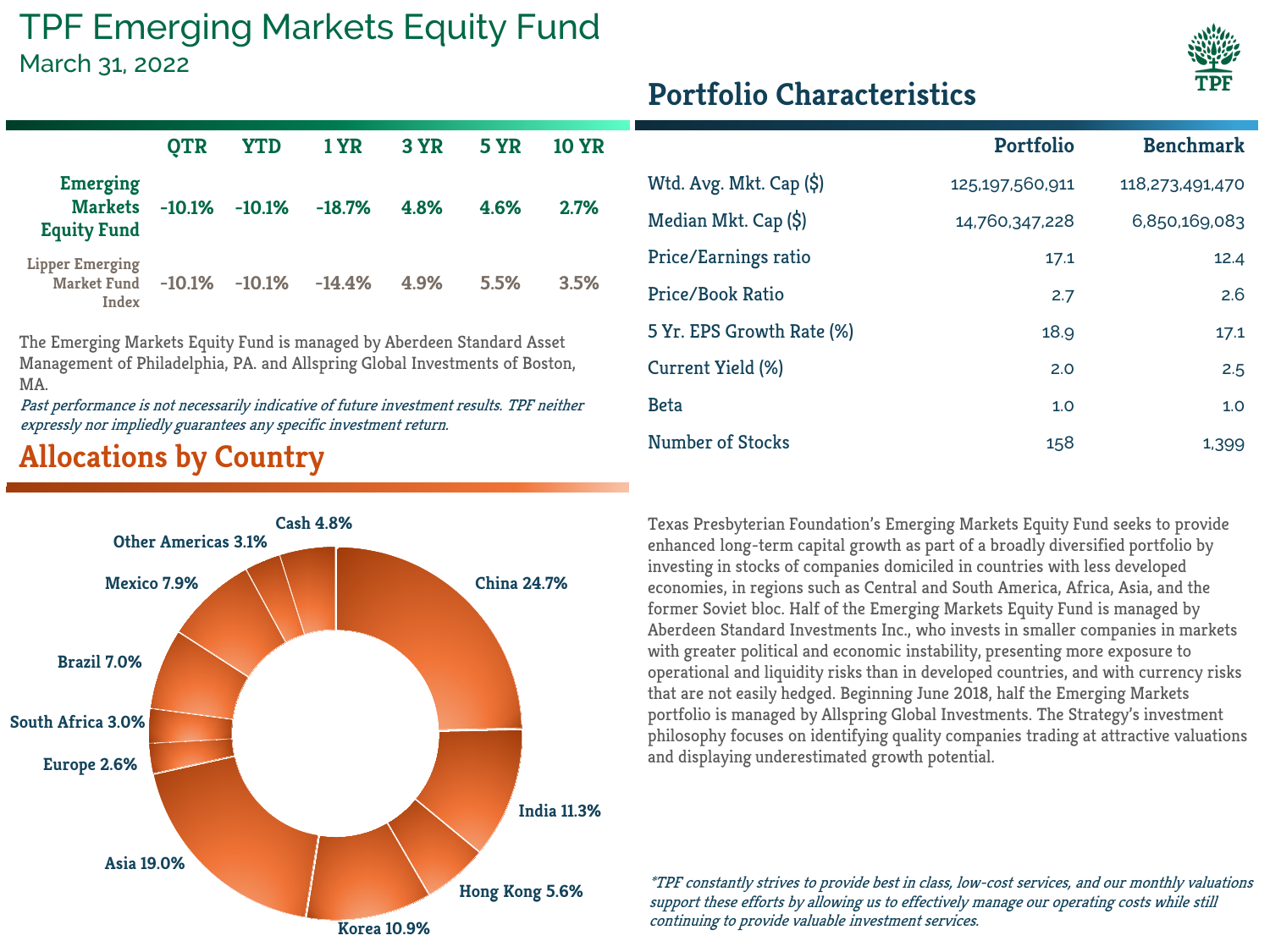### TPF Fixed Income Fund

March 31, 2022



#### **Portfolio Characteristics**

|                                           |  |                                 | OTR YTD 1YR 3YR 5YR                  |         | <b>10 YR</b> |
|-------------------------------------------|--|---------------------------------|--------------------------------------|---------|--------------|
| <b>Fixed Income</b><br><b>Fund</b>        |  | $-5.6\%$ $-5.6\%$ $-4.1\%$ 2.8% |                                      | $2.7\%$ | 2.6%         |
| Lipper Core<br><b>Bond Funds</b><br>Index |  |                                 | $-6.0\%$ $-6.0\%$ $-4.0\%$ 2.2% 2.5% |         | 2.7%         |

The Fixed Income Fund is managed by four advisory firms: Barrow Hanley Global Investors of Dallas, TX, BlackRock of New York City, NY, Loomis, Sayles & Company of Boston, MA as well as by Western Asset of Pasadena, CA.

Past performance is not necessarily indicative of future investment results. TPF neither expressly nor impliedly guarantees any specific investment return.

#### **Target Allocations**



|                           | <b>Portfolio</b> | <b>Benchmark</b> |
|---------------------------|------------------|------------------|
| <b>Effective Duration</b> | 5.1              | 6.6              |
| <b>Average Maturity</b>   | 8.4              | 8.7              |
| Yield to Maturity (%)     | 3.5              | 2.9              |
| Current Yield (%)         | 3.2              | 2.5              |

Texas Presbyterian Foundation's Fixed Income Fund is an actively managed and diversified bond portfolio. The "core plus" of the fund (40%) is in U.S. Government and investment grade corporate, mortgage, asset-backed and limited high yield securities managed by Barrow Hanley Global Investors. The remainder is held in a diversified mix of fixed income strategies and assets including government, corporate, high yield domestic, high grade foreign and emerging market bonds. BlackRock of New York City, NY, manages 20% in their BlackRock Strategic Income Opportunities strategy. Loomis, Sayles & Company of Boston, MA manages 20% in a core plus strategy. The remaining 20% is also in core plus strategy managed by Western Asset of Pasadena, CA. The objective of the fund is to produce a total rate of return, net of expenses, which exceeds the Barclays Capital Aggregate Bond Index and is ranked above the median performance level of the universe of comparable funds.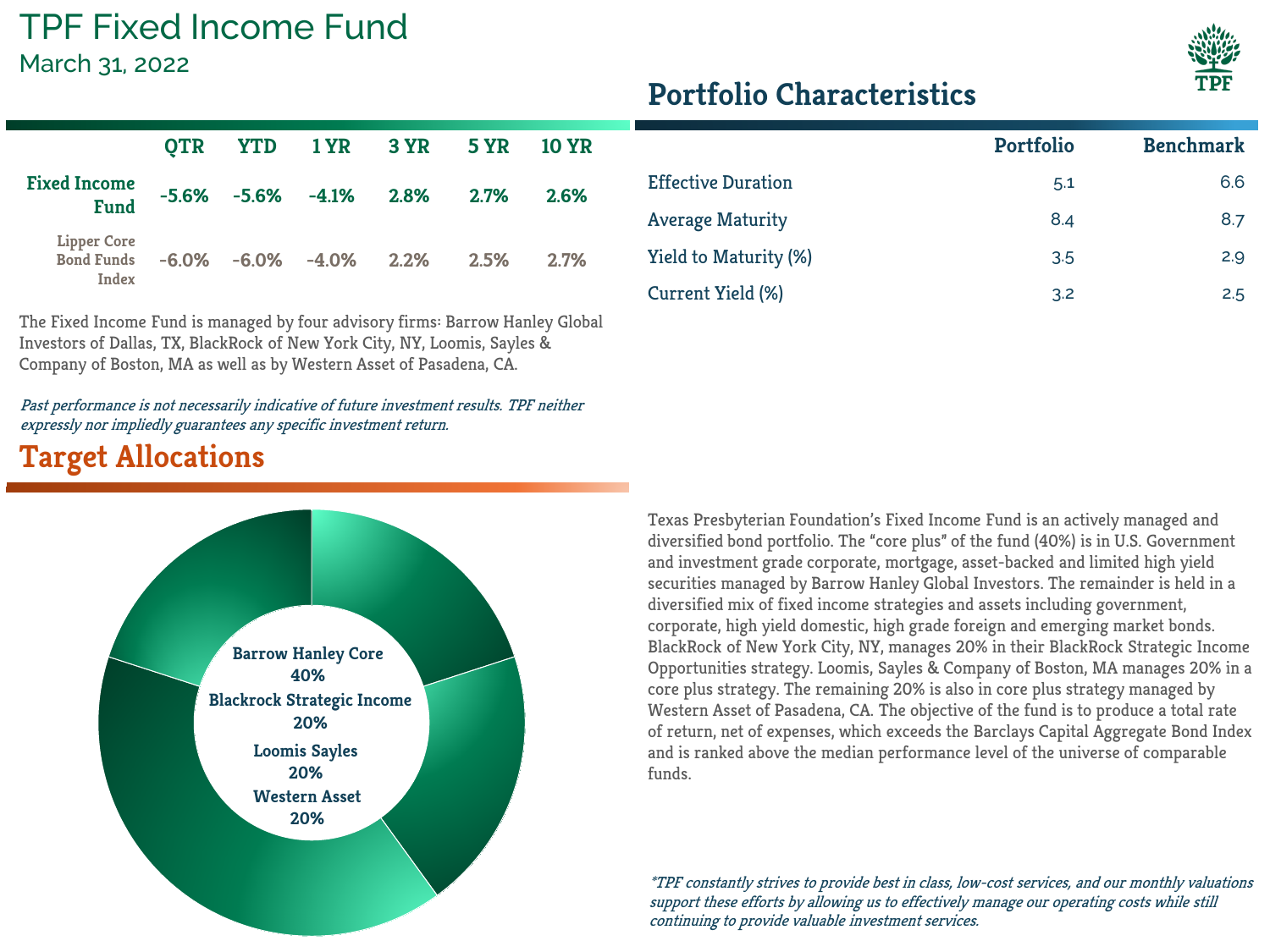|                                                          | <b>OTR</b> |         | YTD 1YR 3YR |      | <b>5 YR</b> | <b>10 YR</b> |
|----------------------------------------------------------|------------|---------|-------------|------|-------------|--------------|
| <b>Money</b><br><b>Market Fund</b>                       | 0.0%       | $0.0\%$ | $0.0\%$     | 0.6% | 0.9%        | 0.6%         |
| Lipper<br><b>Institutional MM</b><br><b>Fund Average</b> | $0.0\%$    | $0.0\%$ | $0.0\%$     | 0.6% | 1.0%        | 0.6%         |

The Short-Term Income Fund is a participation in an institutional money market portfolio managed by the major investment firm Goldman, Sachs & Company, along with Merrill Lynch and CDARS.

Past performance is not necessarily indicative of future investment results. TPF neither expressly nor impliedly guarantees any specific investment return.

#### **Target Allocations**



## **0.0% 0.0% 0.0% 0.6% 1.0% 0.6%** This section intentionally blank

The TPF Money Market Fund seeks a competitive rate of current income with maximum safety and liquidity. The Short-Term Income Fund includes a participation in an institutional money market portfolio managed by the major investment firm Goldman, Sachs & Company, with the objective to maintain a constant net asset value. The TPF Money Market investments are enhanced with an allocation of funds to the U.S. Trust/Merrill Lynch, FDIC Preferred Deposit and the CDARS (FICA) Federally Insured Cash Account.

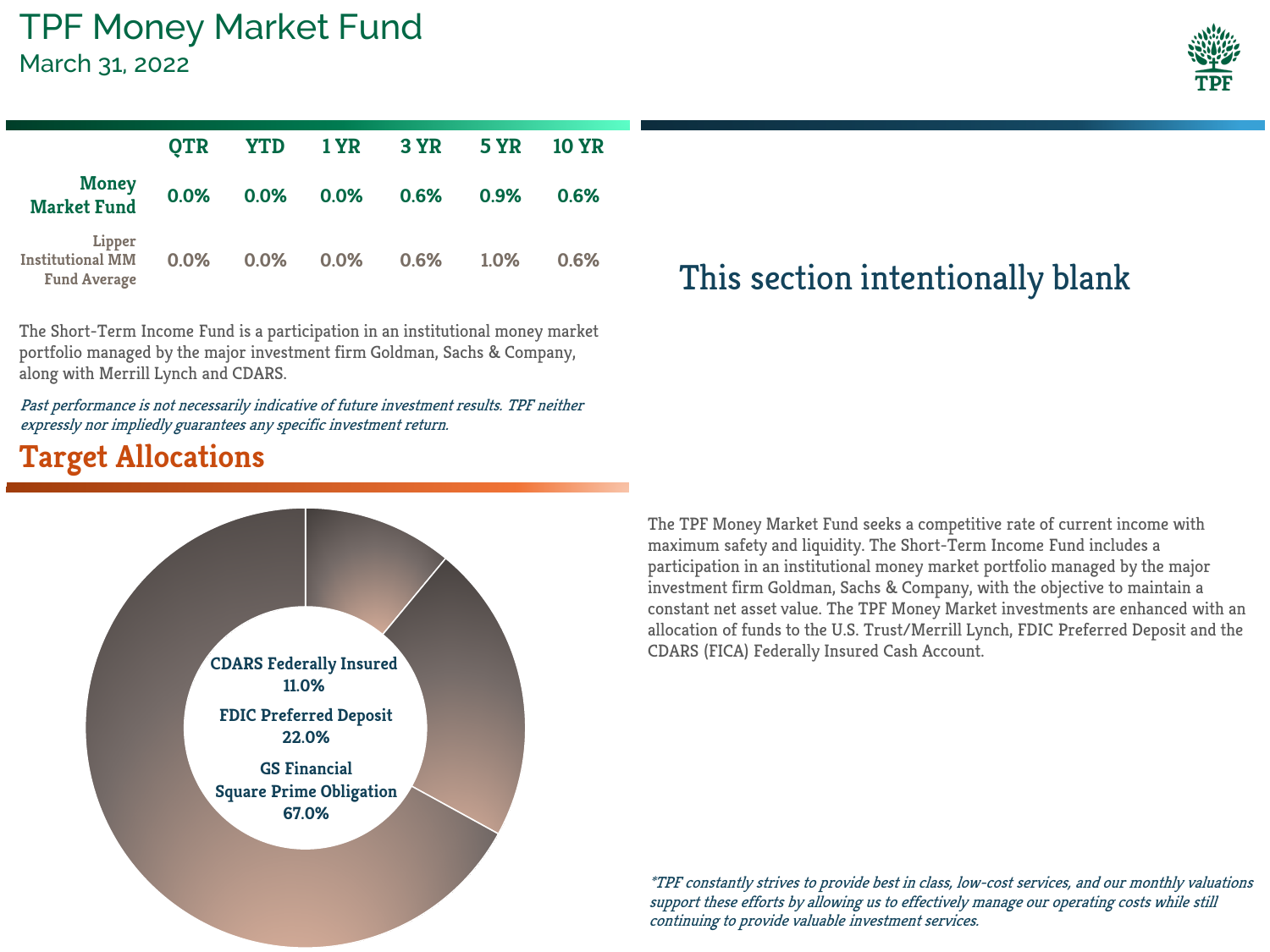March 31, 2022

|                                   |  | OTR YTD 1YR 3YR 5YR 10YR       |  |      |
|-----------------------------------|--|--------------------------------|--|------|
| <b>Real Estate</b><br><b>Fund</b> |  | 2.2% 2.2% 19.6% 7.6% 6.0% 5.7% |  |      |
| <b>NCREIF NFI-</b><br>ODCE (net)  |  | 7.7% 7.7% 21.0% 8.2% 7.7%      |  | 9.4% |

The Real Estate Fund is managed by three managers: INVESCO Real Estate Advisors of Dallas, TX, Prudential Asset Management of Madison NJ and Harrison Street Core Real Estate of Chicago IL.

Past performance is not necessarily indicative of future investment results. TPF neither expressly nor impliedly guarantees any specific investment return.

#### **Target Allocations**



## This section intentionally blank

Texas Presbyterian Foundation's Real Estate Fund is a diversified, co-mingled portfolio of core institutional quality, income-producing U.S. real properties. The portfolio is broadly diversified across industrial, multi-family, retail, and office properties, and geographically, it spans across all regions of the country. This fund is appropriate only for long-term, permanent portfolios, and there are limitations on access and liquidity. The target allocation of the Real Estate Fund is 33% of the Fund managed by INVESCO Real Estate Advisors, 33% of the Fund managed by Prudential Asset Management in their PRISA II Real Estate strategy and 33% of the Fund managed by Harrison Street Core Real Estate.

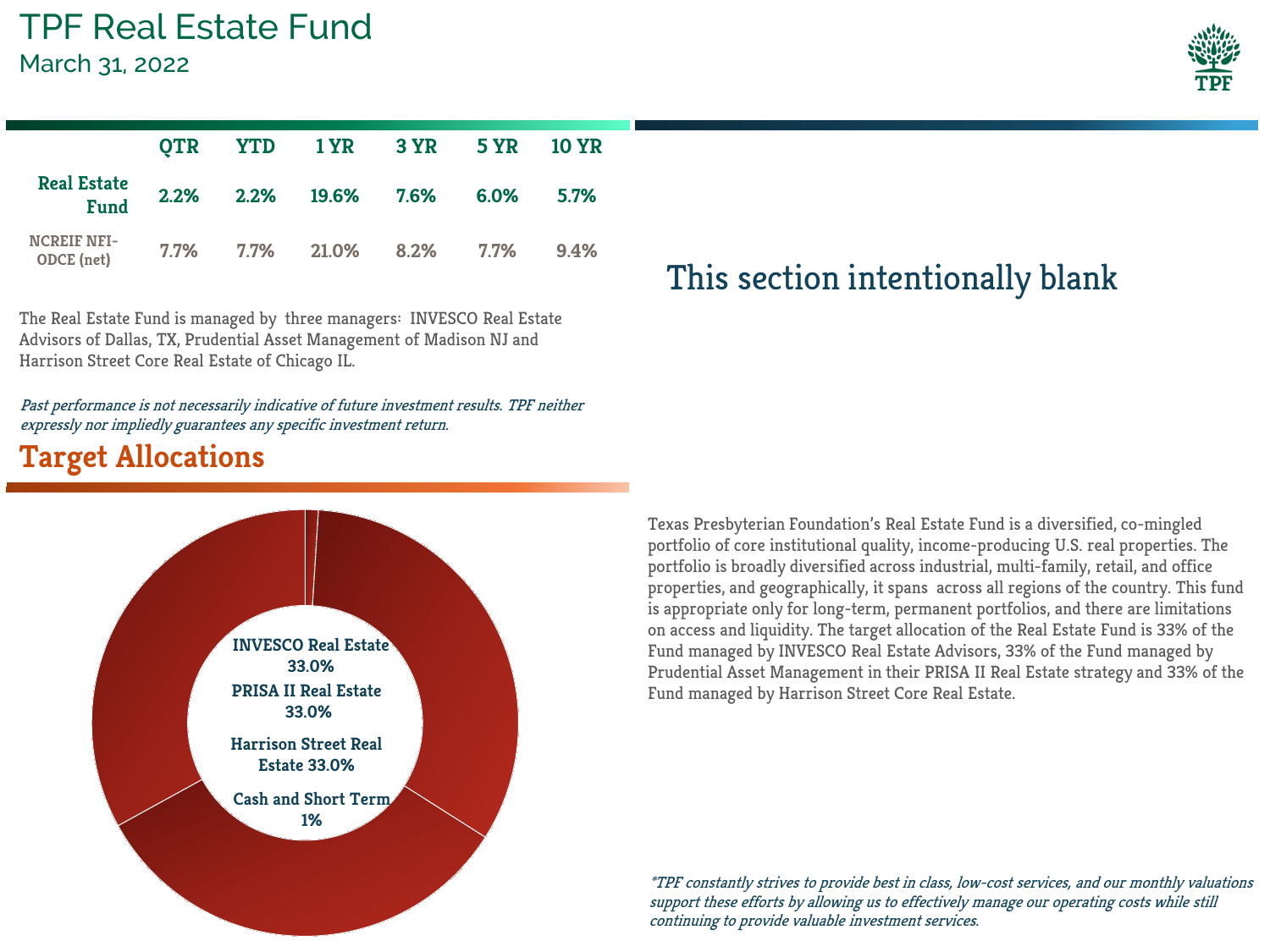### TPF Real Assets Fund

March 31, 2022



**CUSIP Symbol**

### **Description**

|                                                  |  | QTR YTD 1YR 3YR 5YR 10YR   |  |         |
|--------------------------------------------------|--|----------------------------|--|---------|
| <b>Real Assets</b><br><b>Fund</b>                |  | 4.9% 4.9% 18.2% 9.8% 6.1%  |  | 3.0%    |
| <b>Blended Real</b><br>Assets Index <sup>*</sup> |  | 6.5% 6.5% 18.7% 10.1% 7.7% |  | $3.2\%$ |

The Real Assets Fund is managed by Principal Global Investors, LLC of Des Moines, IA and Lazard Asset Management (Infrastructure) of New York, NY.

Past performance is not necessarily indicative of future investment results. TPF neither expressly nor impliedly guarantees any specific investment return.

#### **Target Allocations**



Texas Presbyterian Foundation's Real Assets Fund is a diversified portfolio of liquid, inflation-sensitive assets/strategies. Unlike traditional assets, Real Asset strategies tend to be positively correlated with unanticipated inflation. Real asset class historically demonstrates a low correlation with other traditional asset classes. This low correlation provides a complement to more traditional classes and provides favorable returns. The Fund currently consists of the following: Floating Rate Debt, TIPS, Global Infrastructure Equities, Commodities, MLPs, Natural Resource Equities, Agribusiness, Timber and Global REITs. However, this allocation has the potential to change over time as the Investment Committee deems necessary. Currently 85% of the Fund is managed by Principal Global Investors LLC and 15% is managed by Lazard Asset Management.

Lazard Global Listed Infrastructure 52106N459 GLIFX

Principal Diversified Real Assets Fund 74254V166 PDRDX

\*Updated allocations as of March 1, 2019